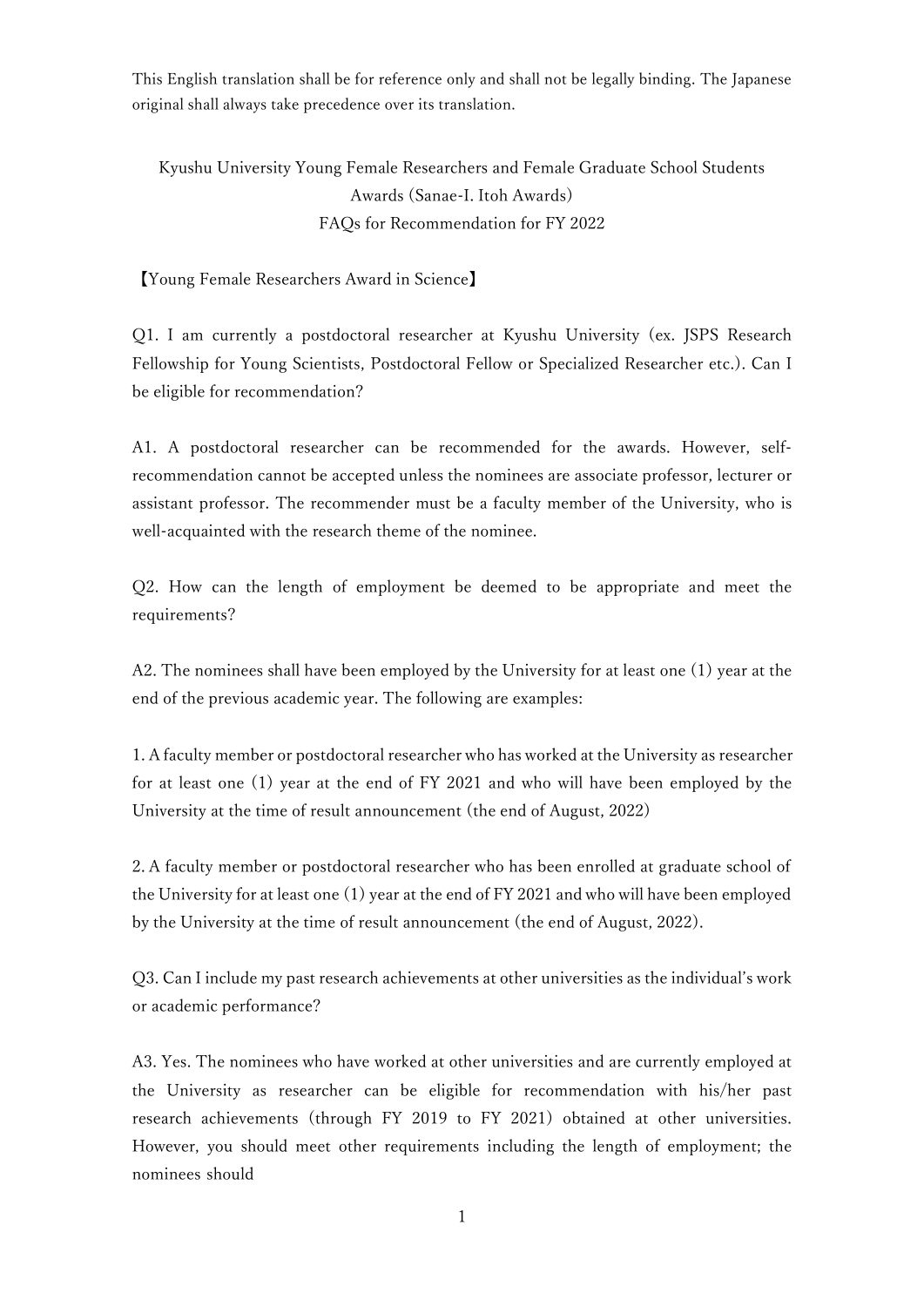This English translation shall be for reference only and shall not be legally binding. The Japanese original shall always take precedence over its translation.

have been employed by the University for at least one (1) year.

Q4. Can I include my postgraduate research achievements as the individual's work or academic performance?

A4. Yes. You can refer to your postgraduate research achievements in recommendation documents. For example, the nominees who have graduated from graduate school of the University and are currently employed at the University as researcher can be eligible for recommendation with his/her past postgraduate research achievements (through FY 2019 to FY 2021).

【Female Graduate School Students Awards】

Q5 Can I include my past research achievements obtained at undergraduate school or Master's course as the individual's work or academic performance?

A5 Yes. You can refer to your undergraduate or Master's research achievements in recommendation documents. For example, the nominees who have graduated from undergraduate school of the University in FY 2020 and are currently enrolled at graduate school of the University can be eligible for recommendation with his/her past undergraduate research achievements.

Q6 Can I include my past research achievements at other universities as the individual's work or academic performance?

A6 Yes. For example, the nominees who have graduated from undergraduate school of other universities and are currently enrolled at Master's course of the University can be eligible for recommendation. Also the nominees who have graduated from graduate school of other universities and are currently enrolled at Doctoral course of the University can be eligible for recommendation.

## 【General】

Q7 Should I show that I have had continuous research achievement during the past three (3) years?